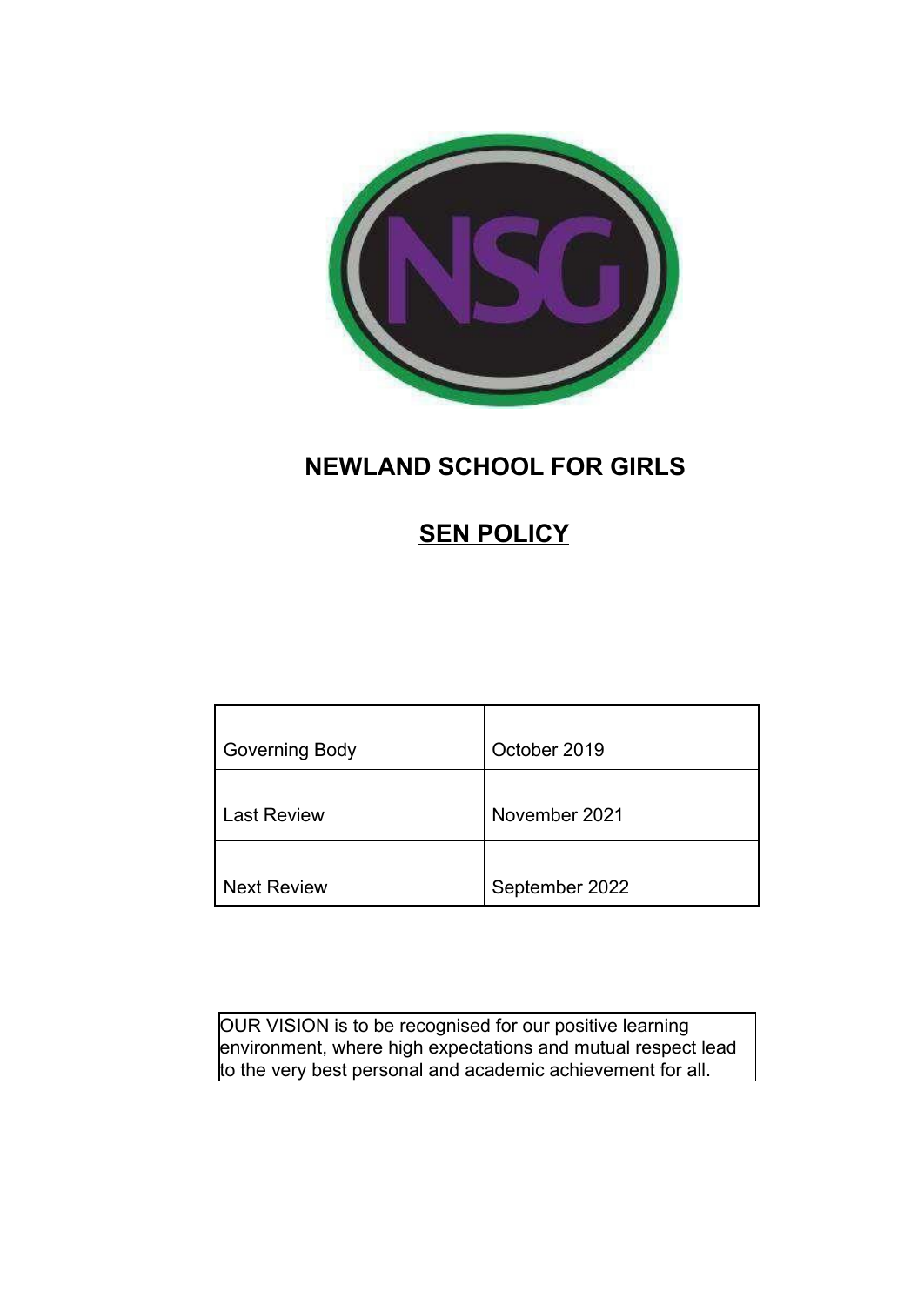# **INTRODUCTION – Aims and purpose of this Policy**

The purpose of this document is to ensure that parents, teachers, the governors and all stakeholders agree and understand how Newland School for Girls can support students with additional needs (either Educational or in relation to a disability).

This document and the school's SEN information document will be reviewed annually.

#### **Principles of this policy**

The principles that have guided the creation of this policy are:

- The needs of all pupils with learning difficulties must be addressed.
- All children with SEN require the greatest possible access to a broad and balanced curriculum.
- There should be partnerships between parents and their children, schools and other agencies.
- We aim to employ the best practice when devising support for SEN.
- We recognise a continuum of special needs: any child may experience a special need at any stage of their education.
- We recognise the importance of early identification and assessment of children with special educational needs.
- We recognise that responsibility for SEN is a whole-school issue and lies collectively and legally with all staff, supported by the SENCO and the Senior Leadership Team.

# **Definition of Special Educational Needs:**

"A child or young person has SEN if they have a learning difficulty or disability which calls for special educational provision to be made for them. A child of compulsory school age or a young person has a learning difficulty or disability if they:

- a) have a significantly greater difficulty in learning than the majority of others of the same age; or
- b) have a disability which prevents or hinders them from making use of educational facilities of a kind generally provided for others of the same age in mainstream schools or mainstream post-16 institutions"

# **SEN Code of Practice 2015**

All children have particular needs which should be met, but where children need help over and above what most others of that age require, they have Special Educational Needs. So this refers not only to pupils in possession of an EHCP/Statement (currently 1%), but to any others who have significantly greater difficulty in learning than the majority of children in their age group, or who have disabilities which prevent or hinder them from making use of educational facilities of a kind generally provided for children of the same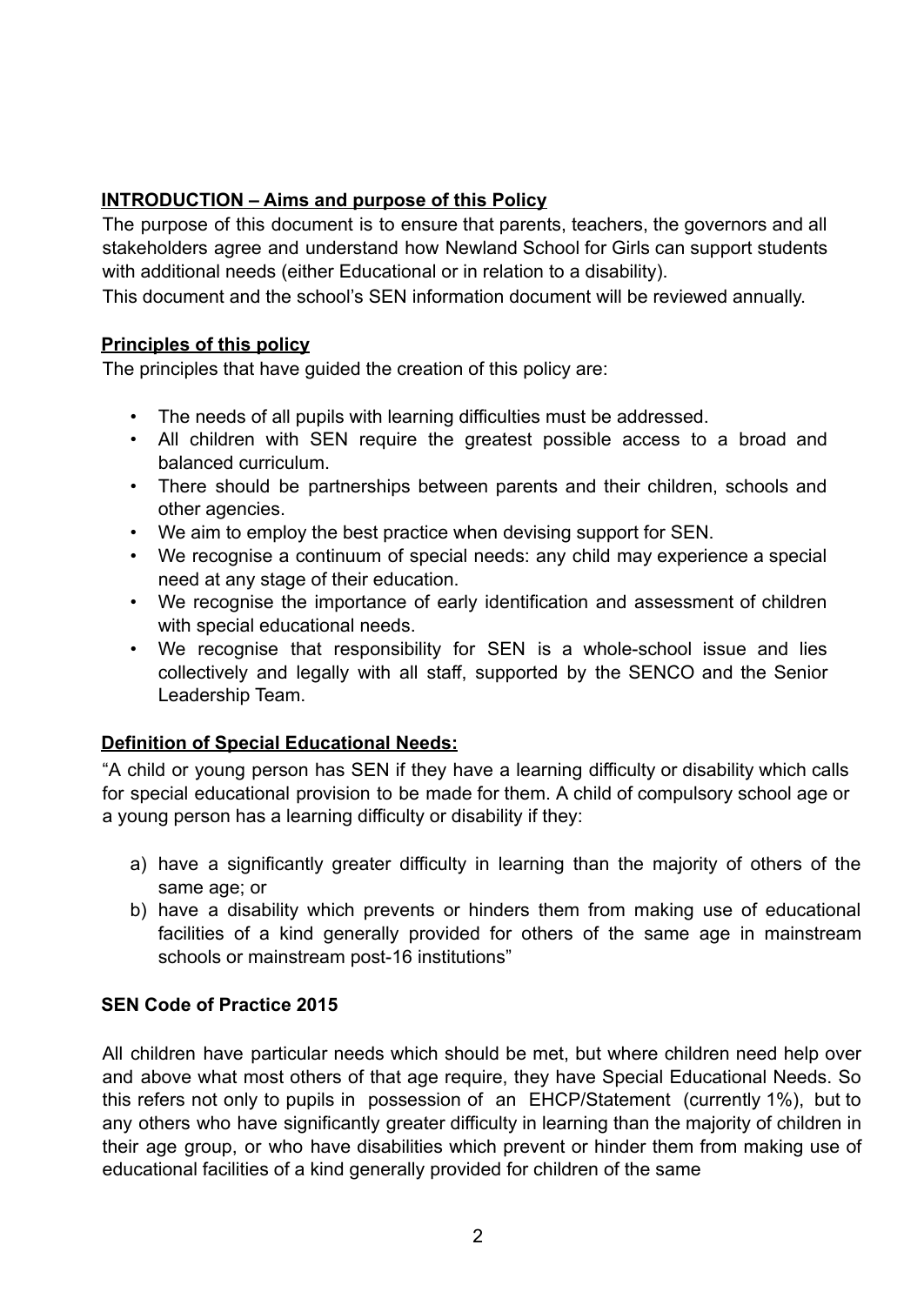age. This is currently 15.3% of the students at Newland School for Girls. These students are from

within the four broad areas of SEN as described in the Code of Practice 2014:

**Communication and Interaction**, including speech, language and communication needs (SLCN) and Autistic Spectrum Disorder (ASD).

**Cognition and Learning,** including moderate learning difficulties (MLD) and Specific Learning Difficulties (SpLD), including Dyslexia.

**Social, mental and emotional health**, including attention deficit disorder (ADD), attention deficit hyperactivity disorder (ADHD), as well as other issues that are rooted in mental health.

**Sensory and/or physical needs,** including a range of physical difficulties (PD) as well as hearing impairment (HI), visual impairment (VI) and multi-sensory impairment (MSI).

At Newland School for Girls the majority of students on the SEN register have cognition and learning issues or social, emotional and mental health needs although we do have experience in supporting those with communication and interaction needs and those with Visual and Hearing Impairments.

### **2. PERSONNEL**

The SEN Co-ordinator is Mrs Amanda Barrie who can be contacted at the School, telephone (01482) 343098.

#### **Arrangements for meeting Special Education Needs.**



# **3. ROLES AND RESPONSIBILITIES OF PERSONNEL INVOLVED IN SEN**

#### **1. Governance**

# **Code of Practice 6.3 for duties**

There should be a member of the Governing Body or a sub-committee with specific oversight of

the school's arrangements for SEN and disability including:

- the success of the SEN policy
- significant changes in policy
- any consultation with LA, the Funding Authority and other schools.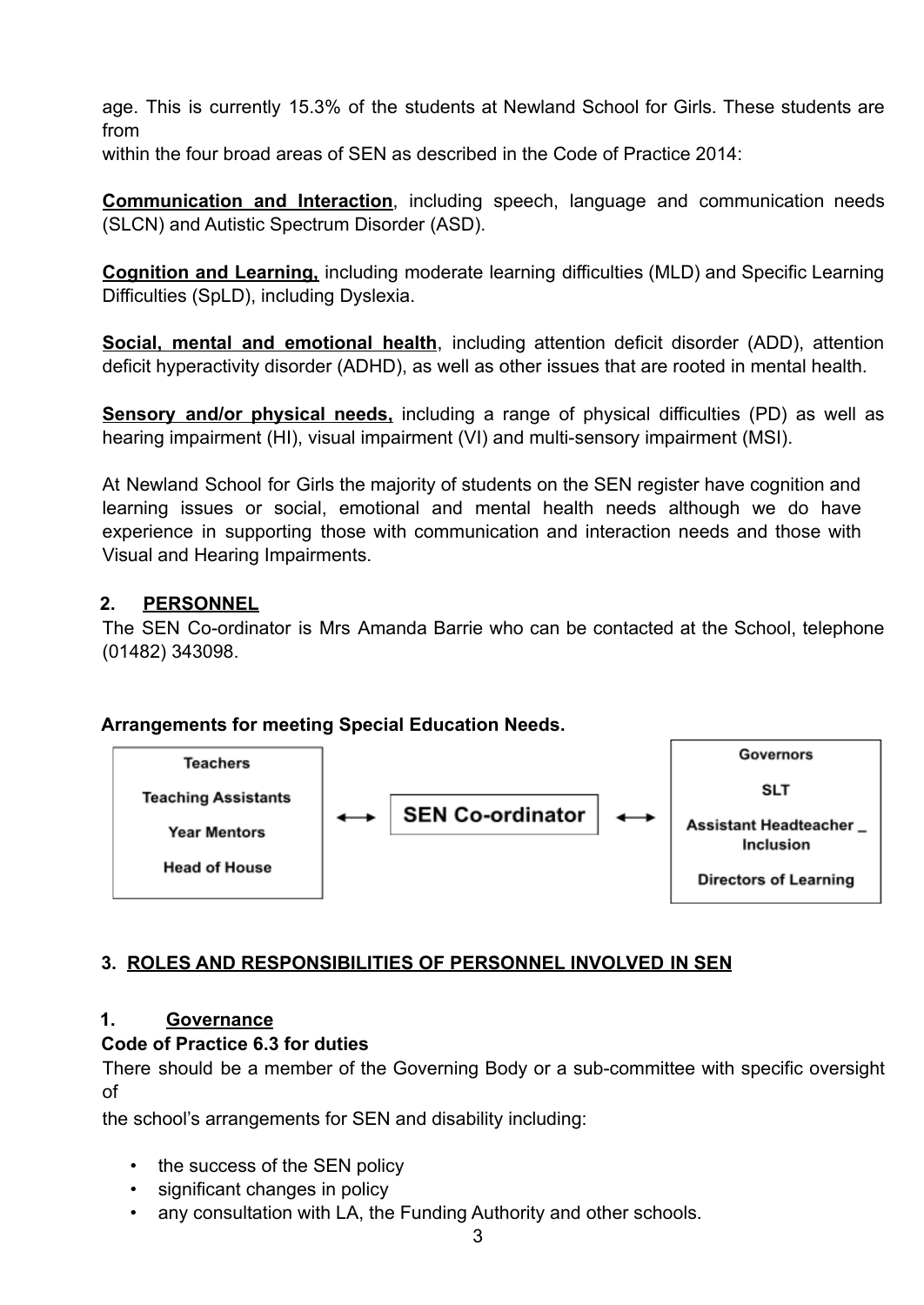• how resources have been allocated to and amongst children with SEN over the year.

At present our Governor member with responsibility for SEN is Dave Cutler.

#### **2. Head teacher**

The Headteacher has overall responsibility for the day to day management of provision for children with SENs and will keep the Governors informed. At the same time the Head will work closely with Assistant Head teacher in charge of Inclusion and Behaviour and the SEN Coordinator.

#### **3. Class Teacher**

The responsibilities of all class teachers are:

- a) To recognise that the needs of children with learning difficulties are the shared responsibility of all staff.
- b) To maintain appropriate records of pupil progress.
- c) To provide a variety of learning experiences and differentiated learning materials to suit the needs of their pupils. (As specified in the SEN database)
- d) To provide SEN staff with oral and written information on pupil progress and attainment when requested to do so, also to provide an overview of the support required from SEN staff via SEN Cause for Concern form.
- e) To take responsibility for consulting with SEN Department over identification of pupils not on the SEN Register about whom they have concerns.
- f) (As stated in 2014 Code of Practice 6.17, 6.19.)

# **4. ADMISSION ARRANGEMENTS**

Newland School for Girls is a comprehensive school for girls aged 11-16 it follows the rules for admission laid down by the Children & Young People's Services in Kingston upon Hull and in the SEN and Disability Act 2001. The Code of Practice re-iterates the principle that provision for SEN pupils should, in the vast majority of cases, be made in mainstream schools.

Pupils with SEN will be visited by the Learning Mentor responsible for Primary Liaison and Year 7 in their Primary school whilst in Year 6 or earlier where deemed necessary. She will also collect relevant information from the child's teacher. If deemed appropriate the SENCO will also meet with the child and significant adults. The SEN Department will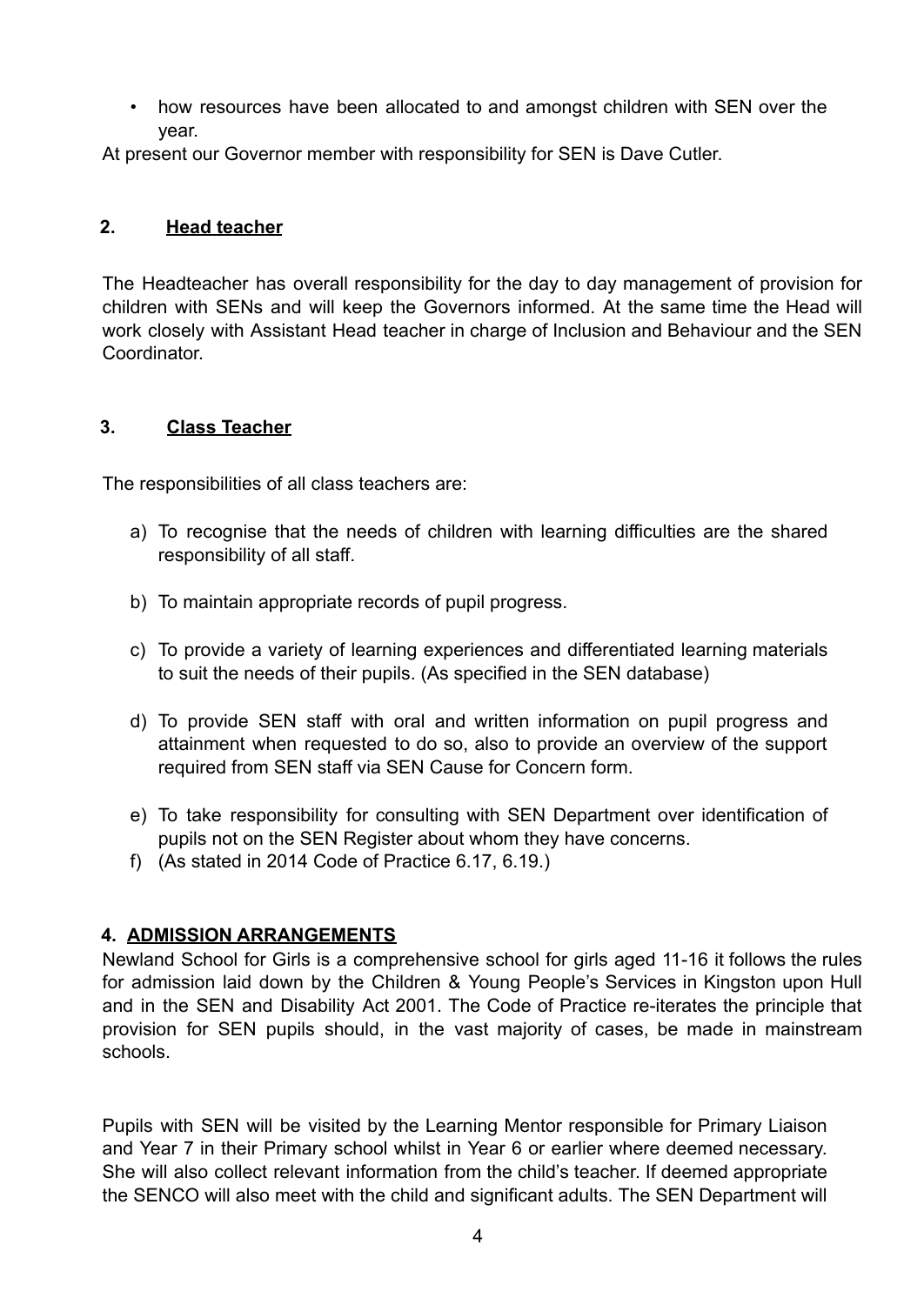make contact with all SEN children on the induction days in school in July. The SENCO is available on Induction Evening to meet with parents and discuss provision for individual pupils.

**The SENCO will attend, where appropriate, EHCP annual review meetings of students in Year 6 as part of the transition process. When Newland School for Girls is named on an EHCP, consultation with parents, primary school SENCO and outside agencies will occur to ensure that NSG can provide the necessary arrangements for the student to enable them to make good progress. Where it is felt that alternative provision would be better suited the LA will be notified in writing.**

All students new to the school during the school year meet with the SENCO for informal testing of Literacy prior to attendance as part of the induction process.

#### **5. SPECIALIST PROVISION**

The SEN department is available for SEN students to access further support at lunch time for general study, support and help with strategies to overcome specific barriers to learning. This could be homework help, Lexia work or support with a topic currently working on in class. All students on the SEN register are invited to attend.

Students in year 7-9 who have been identified as requiring additional support with reading are invited to specific intervention sessions, after a 12-week block students are reassessed to see if further intervention is required.

#### **6. FACILITIES AND EQUIPMENT**

There are ramps to assist access to the ground floor of the main building and all toilets in the main school buildings have disabled access. All main school buildings have lifts to

upper rooms. All rooms have labels in braille.

#### **7. IDENTIFICATION, ASSESSMENT AND REVIEW**

#### **PROCEDURES Code of Practice 6.2, 6.14, 6.16, 6.23**

Following the **2015 Code of Practice** the school operates an 'Assess, Plan, Do, Review' model.

All pupils are assessed on their entry to the school. For Year 7 this consists of: -

- a) Information on pupil attainment in the primary school which is carefully examined to help identify those pupils who need special educational help. The Year 7 mentor will liaise with SENCO following her visits to Primary Schools.
- b) All Year 7 pupils entering the school are tested using the Vernon Graded Word Test and the Access Reading Test. The results of these are collated and circulated to every member of staff through SIMS (and the Inclusion Database for those students with additional needs).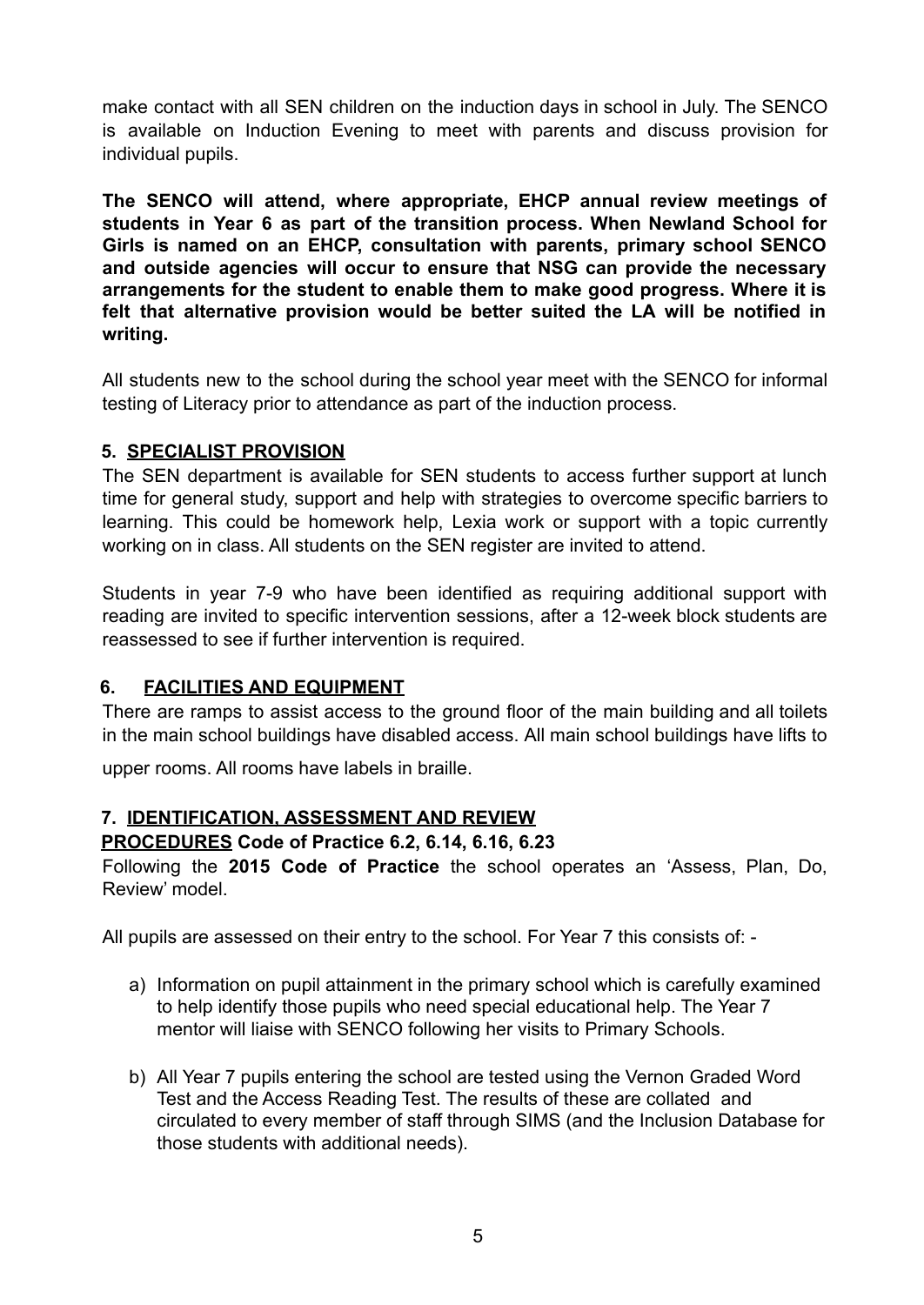All staff have the KS2 SAT scores; reading and spelling ages, and SEN information available to them on SIMS. They use this to inform lesson planning.

All pupils, including those on the SEN Register, have progress regularly monitored through SIMS.

- a) For pupils who enter the school during Year 7 or in any other year assessment consists of:
	- a. discussion with their previous Head of Year or appropriate person at their previous school.
	- b. scrutiny of their personal files for current levels of attainment by the Year mentor

All students sit the Vernon Graded Word Test and Access Reading tests.

.

- 1. If any teacher/parent/adult expresses concern about a child's ability or progress at any stage of her education, this problem should be referred to the SENCO. The subject teacher concerned will provide differentiated work to help the pupil progress. The SEN Co-ordinator will keep a record of the expression of concern expressed and review if further concerns are expressed by other teachers.
- 2. The child's progress will be reviewed termly if they are on the SEN register. Parents will be contacted if there is to be any change in the level of support required or concerns arise.
- 3. Students with further needs may require further external interventions such as:

IPASS: Visual Impaired Unit – formal referral and any additional documentation required.

IPASS: Hearing Impaired Unit – formal referral and any additional documentation required.

Educational Psychologist – formal referral and parental consent.

Speech and Language – formal referral and parental consent.

Following Educational Psychologist's recommendation there may be further referrals to CAMHS, IPASS etc.

Following support from external agencies, SENCO will liaise with staff and review progress termly.

a) Request for an EHCP may be made to the LA if it is felt that an SEN pupil is not making adequate progress. The LA will consider the need for a statutory assessment and, if appropriate, make a multi-disciplinary assessment. Parents can appeal to the Tribunal if it is decided not to make a statutory assessment. The SENCO is responsible for obtaining all the necessary information and filling in the appropriate form.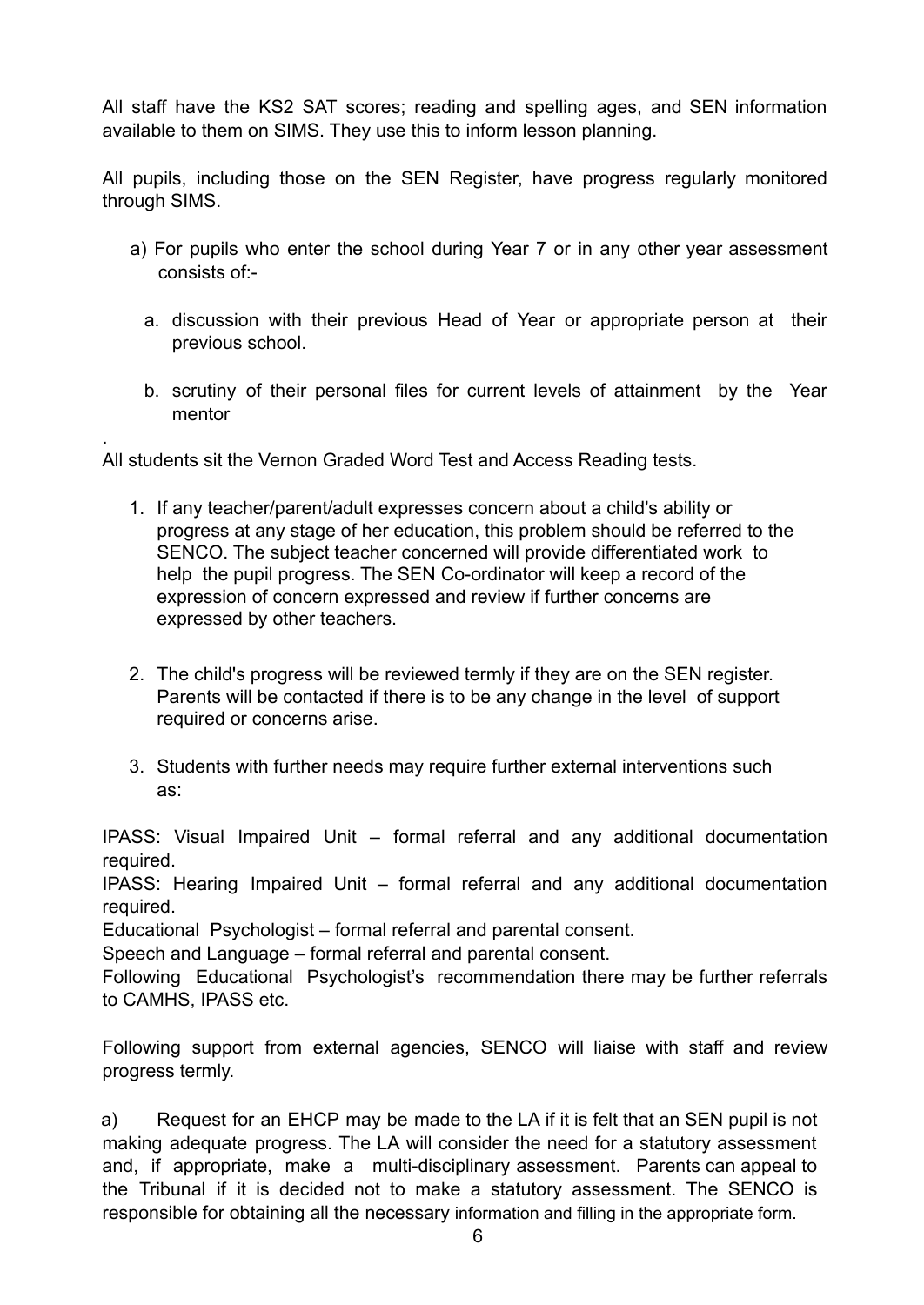b) If a child is statemented or has an EHCP an annual review will take place. This is initiated by the SENCO and, at Y9 and above, will involve Careers Service for transition and is monitored by the LA.

The review meeting will usually take place at the child's school. The LA will consider the statement/EHCP in the light of the review report and make their own recommendations.

#### **8. Record Keeping**

a) Subject teachers keep their own record of pupil progress in electronic mark books and department records.

b) The SEN Register within the Inclusion Database lists SEN pupils and those with a Statement/FHCP

Individual files are kept for all girls on the SEN register in the cabinets in the Learning Support Area.

Learning Passports and Individual Education Plans are kept in the SEN folder and are also attached to SIMS in the Linked Documents area. These are reviewed termly at Progress Meetings with the student.

- a) Following the collection of data for SIMS, DoL will review the progress of all pupils in their subject.
- b) Following collection of SIMS data SENCO and Assistant Head teacher for Inclusion and Behaviour will review progress of pupils on the register and implement strategies to address the individual needs in discussion with DoL and Class teachers.

# **9. ACCESS TO THE CURRICULUM**

All subject areas have a bank of differentiated materials to allow access by all pupils to the core of that subject knowledge and disciplines.

#### **Teaching Strategies**

Compensatory provision has been used to create smaller teaching groups throughout the school in some subjects and year groups, to help girls with special needs.

#### **Withdrawal and Support Policies**

a) A small number of students in year 7 and 8 are withdrawn from one PE session a week to follow a reading intervention program. KS4 Curriculum is in keeping with current Government Guidelines.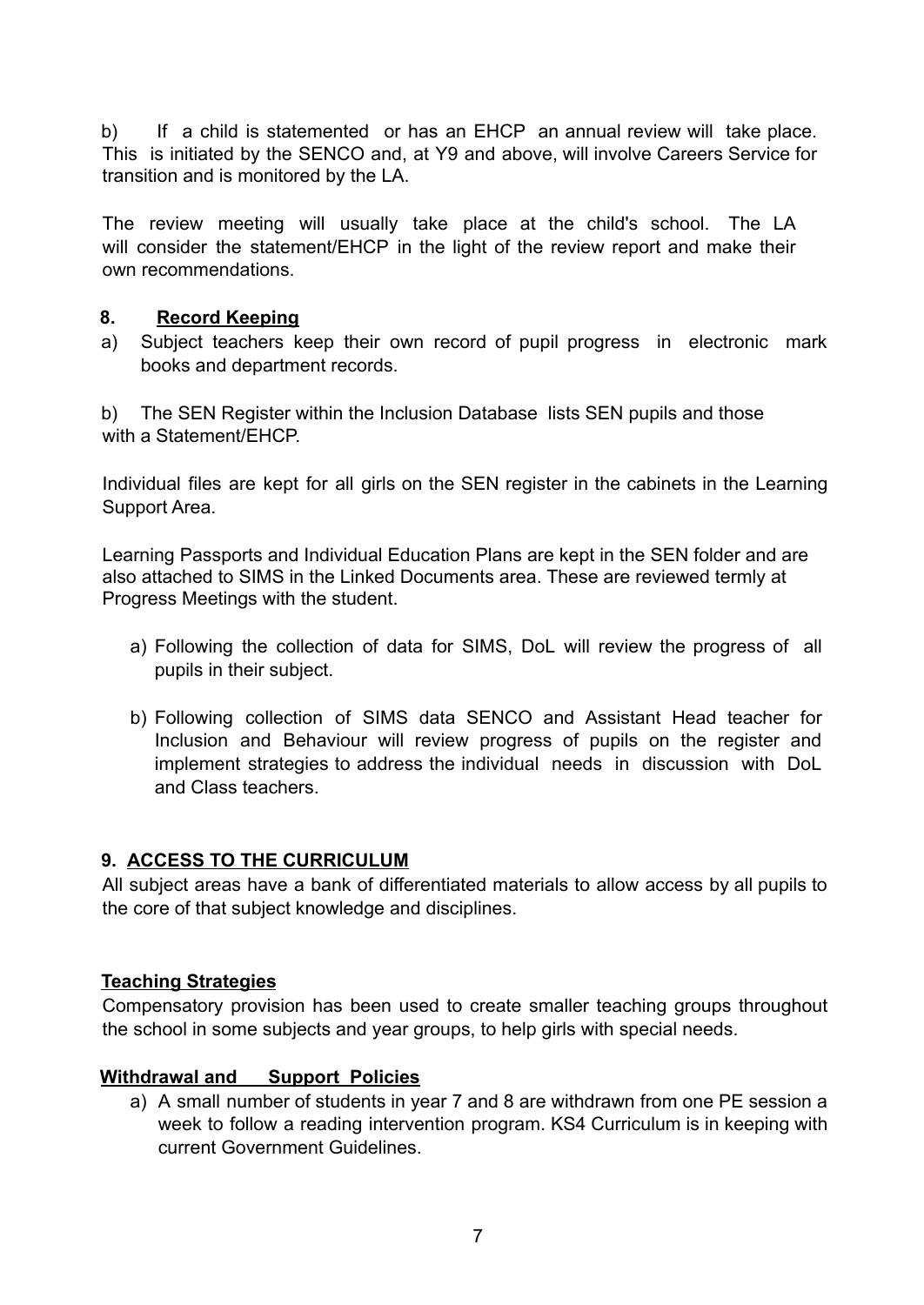- b) Homework/ Support club is available lunchtime in the Learning Support area to support targeted pupils in all years.
- c) Reading interventions are offered to students who have been assessed as needing additional support in intervention sessions.
- d) Socially speaking intervention sessions are offered to small groups (3 or 4 students) who it is felt would benefit from monitored social interaction.

#### **Differentiated Teaching**

Subject areas are responsible for matching the curriculum and teaching styles to the needs of the pupils in each class.

The value of I.T. in differentiation is acknowledged and laptops and Ipads are available for use throughout the school.

Girls on the SEN register are given a Learning Passport which is emailed to teaching staff as well as put in the Linked Documents on SIMS.

## **During the summer term in year 9 students, who have been identified as requiring extra time or a reader as their normal way of working, are tested for Access Arrangements. An application is then submitted to the JCQ**

#### **10. EVALUATION PROCESS**

In order to monitor the effectiveness of its policies the school needs to evaluate and assess the progress made by pupils. Ways in which this can be done are:-

- 1. Analysis of the improvement in reading and spelling in those pupils who have weekly interventions.
- 2. Monitoring of those on the SEN register through the termly reviews of SIMS data and target setting by SENCO, DoL, HoH and Pastoral mentors.
- 3. Through the twice yearly testing of Reading and Spelling for Y7-10.
- 4. Through the Performance Management Cycle.

# **11. ROLE OF GOVERNOR**

The SENCO and the Governor with responsibility for SEN meet during the school year to discuss current developments and to assess the success of previous initiatives.

# **12. COMPLAINTS PROCEDURE REGARDING SEN PROVISION**

If the parents of any pupil make a complaint to the form tutor, Head of House or Year Mentor it should be forwarded to the SEN Co-ordinator. She will consult the student's form and subject teachers before contacting the parents.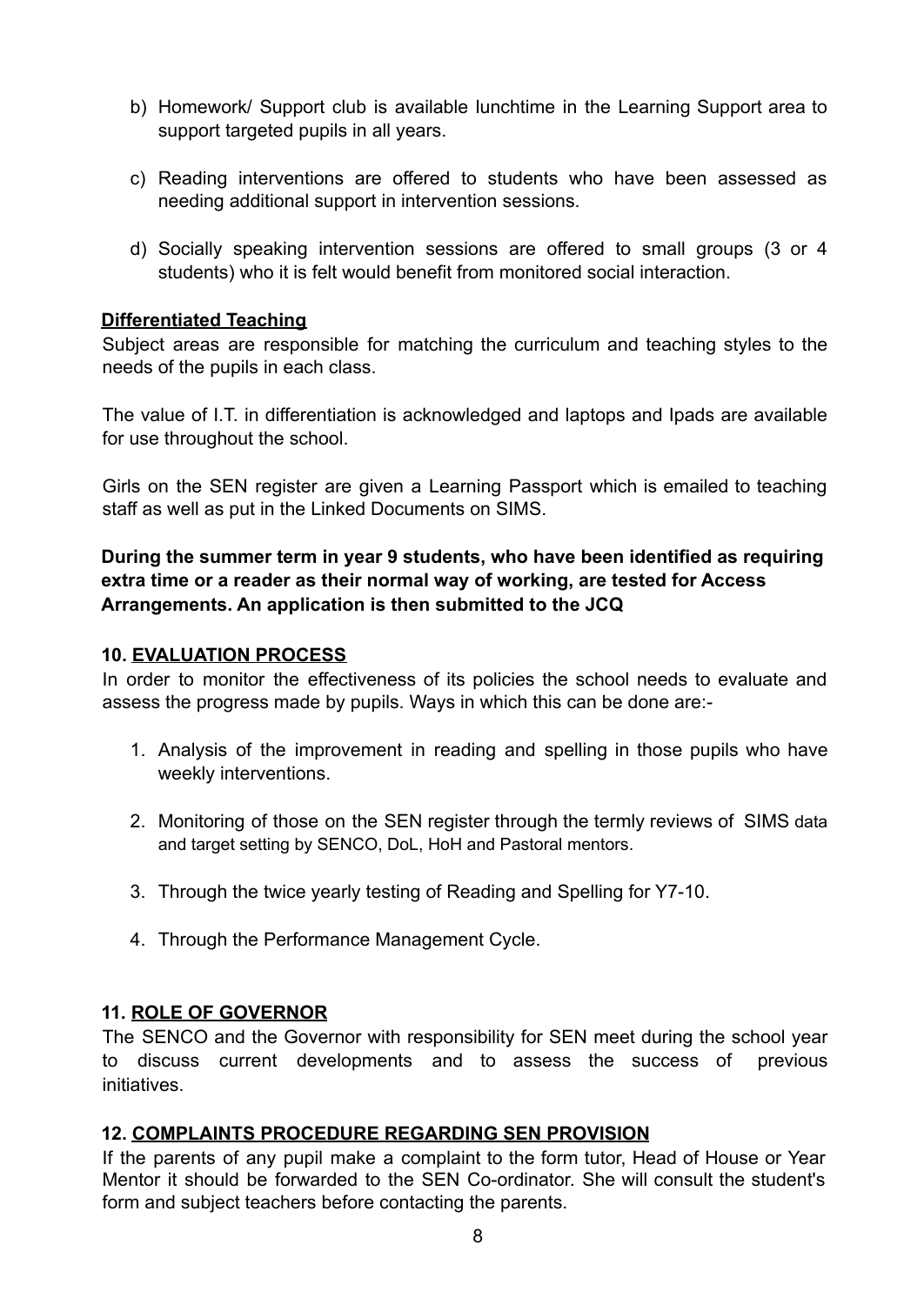If the outcome of this conversation or interview is unsatisfactory the Headteacher can be contacted and involved. If the parent wishes they can bring a friend or named person to this interview. In the final analysis the LA can be contacted.

## **13. LINKS WITH SUPPORT SERVICES**

- a) The Educational Psychologist visits when required to liaise with the SENCO and Pastoral Mentors if necessary. Named pupils are discussed, advice is given and a course of action is planned. Children are also seen for testing and assessment, as necessary, parental permission having been previously obtained.
- b) A teacher from the Hearing Impaired Service visits when required to monitor and liaise with pupils on the SEN Register as regards Hearing Impairment. We also have a Teaching Assistant from IPASS who works with two of our most needy HI students.
- c) A member of the Visually Impaired Service will visit regularly if there are any Visually Impaired pupils: their eyesight is checked and they are informally interviewed to discover particular problems.
- d) The Speech and Language Service annually reviews pupils who have been given a programme by the Service.
- e) The IPASS Advisory Service has been consulted and has visited to give advice and support regarding specific needs and premises.
- f) Northcott Autism Outreach has also been consulted and visited to give support, advice and staff training regarding specific needs.
- g) Headstart; small groups of students go off site to promote good emotional wellbeing and mental health for children and young people

The SEN Co-ordinator or members of the pastoral team contact the Social Services and Health Authority as necessary. They also attend Case Conferences/ Core Group meetings when they are called.

#### **Support/ next steps**

In Year 9, 10 and 11 EHC plan review meetings, discussions will focus on transition and post 16 requirements. A member of the careers advisory service will be invited to the meeting to give specialist input and students are encouraged to attend open events.

Once students have taken up their post 16 offer the SENCO will be contacted for SEN and Access Arrangement information**.**